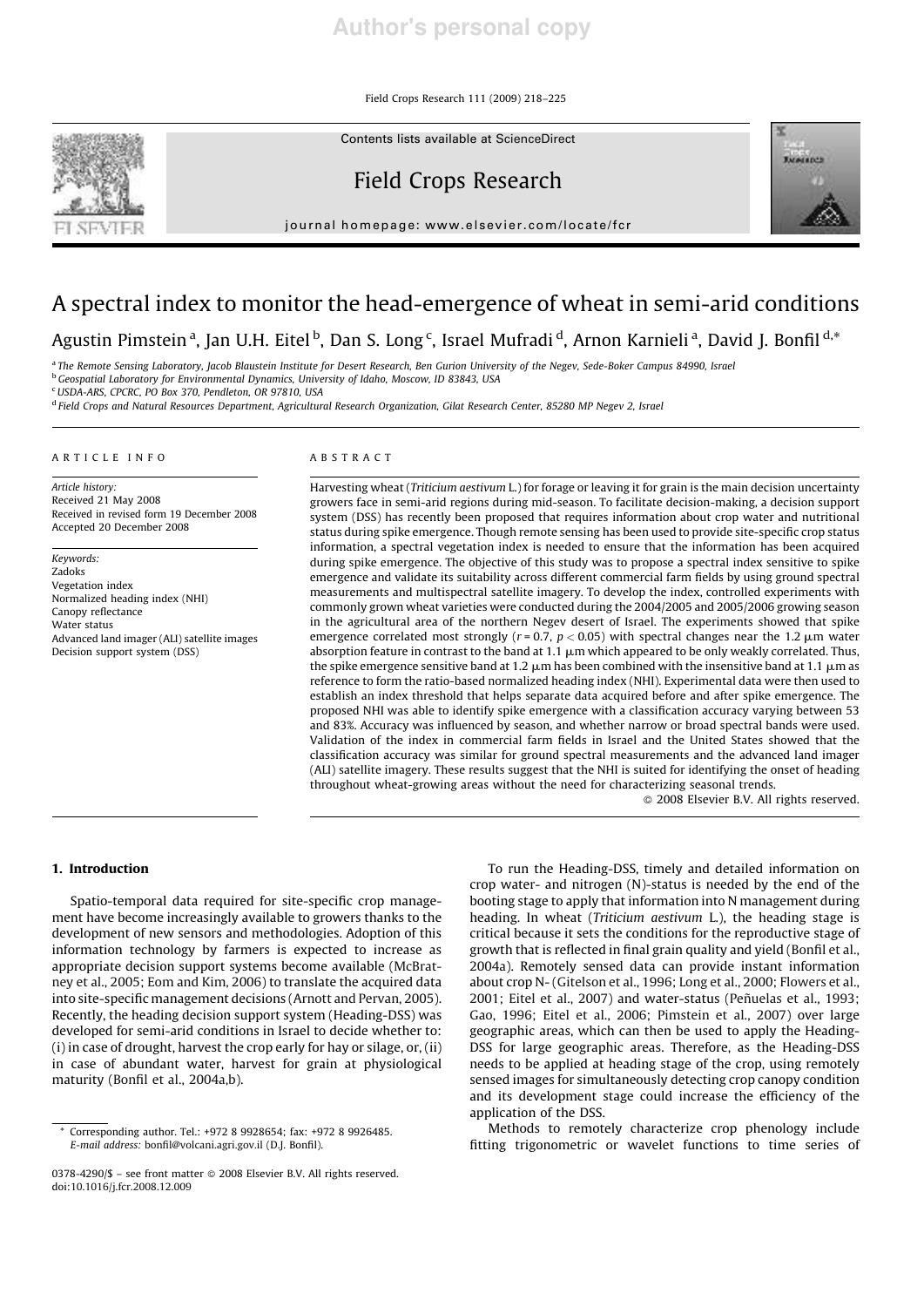vegetation indices that are based on either degree-days (Fischer, 1994; Sakamoto et al., 2005) or days-after-emergence (Fischer, 1994; Sakamoto et al., 2005). These algorithms rely upon vegetation indices and their correlation with leaf area index and biomass. However, changes in biomass are subtle within the reproductive period of growth in wheat (Pal, 1966) and thus one would not expect time-frequency functions to work well for detecting the heading time. In addition, several images are required for matching spectral measurements with a phenologic function thus increasing cost and complexity.

Few studies have explored the suitability of remotely sensed data to detect the appearance of reproductive structures of field crops. Viña et al. (2004) showed that the visible atmospherically resistant index (VARI), employing blue  $(0.46-0.48 \mu m)$ , green  $(0.545 - 0.565 \mu m)$ , and red reflectance  $(0.62 - 0.67 \mu m)$ , was able to detect tassel appearance in maize (*Zea mays* L.), but image time series were required for detecting other development stages. At different phenological stages of rice (*Oriza sativa* L.), Kobayashi et al. (2001) studied the effect of panicle blast infection on canopy reflectance throughout the entire optical range (0.4–2.5  $\mu$ m). They also separately measured reflectance properties of vegetative organs and panicles and showed that canopy reflectance of rice was most strongly affected near  $1.2 \mu m$  by removal of reproductive structures.

The objectives of this study were to: (1) identify wavelengths most suitable to detect head-emergence in wheat; (2) propose a novel spectral index based on these identified wavelengths and (3) validate the proposed index throughout commercial wheat fields by using ground spectral and satellite data.

# 2. Materials and methods

This work was based on ground spectral measurements and biophysical analyses of spring wheat canopies. During the 2004/ 2005 and 2005/2006 growing seasons, controlled field experiments were conducted in Israel at the Gilat Research Center  $(31^{\circ}20'6''N, 34^{\circ}39'6''E$  at 150 m.a.s.l.). The soil at the research center is a Calcic Xerosol sandy loam loess. The climate is semi-arid and characterized by highly variable interannual rainfall (Bonfil et al., 1999). To validate the newly proposed heading index, data were collected from commercial fields during the 2005/2006 and 2006/2007 growing season.

# *2.1. Experimental plots*

During the 2004/2005 growing season, 11 wheat varieties (Atir, Beit HaShita, Gedera, Galil, Negev, Nirit, Rotem, Shaphir, Shoham, Yuval, and Zahir) were grown to produce different stages of development on a given date. The experiment was a completely randomized design with two replications for each cultivar resulting in a total of 22 plots. Individual plots were approximately 4 m wide and 18 m long. Seeding occurred on 16 November 2004. Row spacing was 20 cm and the seeding rate was 210 pure live seeds  $m^{-2}$ . Biophysical and spectral measurements were taken shortly before and during heading [83, 95 and 113 days-afteremergence (DAE)] resulting in a total of 66 samples.

In 2005/2006, only five varieties (Gedera, Galil, Rotem, Yuval, and Zahir) were grown. They were replicated four times (20 total plots) and seeded on mid November 2005 with a density of 210 plants m $^{-2}$  in 10.5 m  $\times$  10.0 m plots. Considering that the previous season was relatively wet (334 mm) compared to the mean rainfall (237 mm), the decision was made to apply supplemental irrigation at the beginning of this second season to avoid potential drought stress. Three measurements of biophysical and spectral data were obtained on 71, 86 and 106 DAE, resulting in a total of 57 samples for the 2005/2006 growing season. Complete emergence was

registered around the end of November for all varieties and both seasons.

# *2.2. Biophysical measurements*

*Zadoks code*: The phenological stage of each field or plot was determined according to the Zadoks code for growth stages in cereals (Zadoks et al., 1974). This code is based on ten principal plant development stages starting with germination (Zadoks code 0), and ending with ripening (Zadoks code 9). Each principal development stage can be subdivided into 10 secondary stages and used to clearly identify a given growth stage. The range of growth stages considered during heading in wheat fluctuates from Zadoks 51 (first spiklet of ear just visible) to 69 (anthesis complete).

*Biomass development*: During the 2005/2006 growing season, crop biomass was characterized by measuring leaf area index (LAI) and dry-weight biomass. LAI measurements were obtained with the AccuPAR Ceptometer LP-80 (Decagon Devices, Inc., Pullman, WA, USA) shortly before reflectance measurements were taken. Biomass was determined by sampling  $0.3 \text{ m}^{-2}$  (three rows) of the crop from the same locations where the reflectance and LAI measurements had been taken. Dry weight of the biomass was determined upon oven drying at 70 $\degree$ C for 48 h.

*Relative water content*: For each biomass sample, the relative water content (RWC) was determined by the fresh weight that was measured within 2 h of sampling and the dry weight upon oven drying at 70  $\degree$ C for 48 h. The water content corresponds to the difference between the fresh weight and the dry-weight biomass.

# *2.3. Spectral data*

Canopy radiance was measured at solar noon  $\pm 1$  h under cloudfree conditions with a Field Spec $\mathbb B$  Pro spectrometer (Analytical Spectral Devices, Boulder, CO, USA). The spectrometer is sensitive to the 0.35–2.50  $\mu$ m spectral range and its fiber optic probe has a 25 $\degree$ field of view. The measurements were collected pointing towards nadir approximately 0.9 m above the canopy. Spectral reflectance was obtained after periodic radiance measurements, using a Spectralon standard white reference panel (Labsphere, Inc., North Sutton, NH, USA). The spectrometer was programmed to automatically calculate the average of 20 readings that were taken at each sampling point. The spectral regions  $1.35-1.42$  and  $1.80-1.96 \mu m$  were eliminated from the analysis because they are strongly affected by atmospheric water absorption. Because the spectrometer consists of three sensors with spectral resolutions of 3 and 10 nm, the data were interpolated linearly to 5 nm narrow bands. Spectral data were resampled to band equivalence reflectance (BER) of the advanced land imager (ALI) based on the procedure outlined in Eitel et al. (2007).

# *2.4. Structuring the heading index*

A novel heading index was developed based upon the widely employed rationing concept of two bands: namely, an index and reference band (Rollin and Milton, 1998; Pu et al., 2003; Eitel et al., 2006). The index band varies with the variable of interest (in this study plant phenological changes during heading) as opposed to the reference band which is relatively unaffected by the latter (Sims and Gamon, 2003). Thus, with plant physiological changes caused by heading, the index band would change in relation to the reference band and thus their ratio. The ratioing of two bands also helps to reduce external variation caused by viewing and illumination geometry as well as canopy background variation (Jensen, 2000). The specific bands considered for the ratio or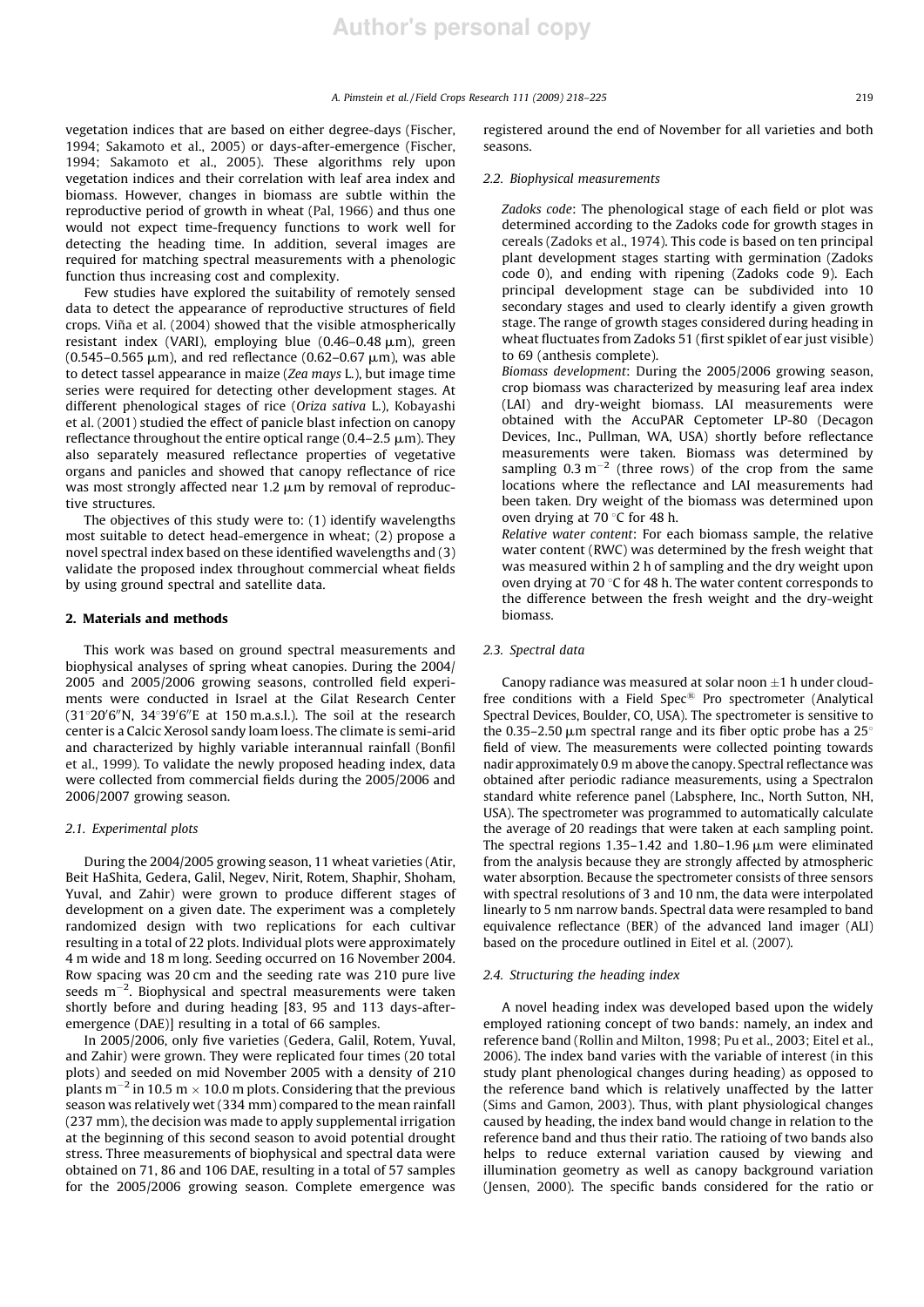spectral index had to fulfill the following requirements to ensure that index variations are mostly caused by variations in Zadoks:

- (i) The index had to contain a band that is strongly correlated to Zadoks and a reference band that is weakly correlated to Zadoks.
- (ii) Both bands have to be similarly affected by changes in biophysical properties (e.g. dry mass, crop water status, crop nutrient status), and need to have similar soil reflectance.

#### *2.5. Index validation*

For the resulting index, a threshold was determined based on the experimental data that best separate samples acquired before and after heading  $(Zadoks = 60)$ . The defined threshold was validated across different commercial farm fields and two growing seasons (2005/2006 and 2006/2007). The accuracy was measured by calculating an overall error of the samples that were not correctly classified (before or after heading) for each of the experimental datasets.

### *2.5.1. Ground spectral measurements*

Ground spectral measurements were obtained in commercial wheat fields near the Gilat Research Center in Israel (Kibbutz Saad  $31^{\circ}28'15''$ N,  $34^{\circ}32'5''$ E and Kibbutz Mishmar HaNegev  $31^{\circ}20'39''$ N, 34°41′8″E) and near Helix, Oregon in the United States (45°48′54″N,  $118°40'51''W$ ). The growing and climate conditions of the Israeli fields are similar to those described for the experimental plots above. The United States study site is characterized by silt loam soils, annual precipitation that varies between 300 and 380 mm, and average annual air temperature of 10–12°C. In Israel, 85 commercial farm fields were selected during the 2005/2006 growing season, and 48 during the 2006/2007 growing season. In the United States, 52 plots were placed within a single commercial farm field during the 2006 growing season. The wheat in this field was highly variable in phenology stages. Zadoks code was determined for each field, and ground spectral measurements were acquired according to the procedure described in Section 2.3.

#### *2.5.2. Satellite level measurements*

One ALI image of the northern Negev was collected during the heading stage of the 2006/2007 growing season (25 February 2007), and compared to the growth stages from 158 fields that were examined close to the image acquisition date. ALI is a multispectral sensor, on the EO-1 satellite that follows a sun-synchronous, nearpolar orbit with a nominal altitude of 705 km at the equator, collecting images with an approximate 100 by 50 km footprint. The ALI sensor acquires 30-m data in 10 broad  $(>10 \text{ nm})$ -bands. In addition to bands measured by the Landsat MS sensor, it has three additional bands at 0.433-0.453, 0.845-0.890 and 1.200-1.300  $\mu$ m. One panchromatic band is available at a spatial resolution of 10 m.

The software package ERDAS Imagine (Erdas, Inc.) was used for image pre-processing. The dark object subtraction method (Chavez, 1996) was used to perform atmospheric correction of the imagery. Image-to-image registration was carried out by registering each image to an orthoimage. Subsequently, study sites within the image scene were delineated using ArcView (Environmental Systems Research Institute, Inc.). Areas within fields, which differed in terms of crop developmental stage, were considered as different fields.

# 3. Results and discussion

# *3.1. Spectral and biophysical changes in wheat during heading*

Wheat developed faster in the 2005/2006 growing season than during the 2004/2005 growing season because of relatively lower



Fig. 1. Average reflectance of data collected before and after heading. Each error bar represents one standard deviation.

precipitation, higher mean air temperature, and higher minimum soil temperature (data not shown). During the 2004/2005 growing season, flag leaf and spike emergence were observed 83 DAE (Zadoks code between 38 and 59). In comparison, more advanced stages of development were already observed at 71 DAE (Zadoks code between 44 and 71) during the 2005/2006 growing season. However, crop development slowed later in the growing season, reaching the beginning of dough development (Zadoks code 80) at around 110 DAE, similar to what was observed during the 2004/ 2005 growing season.

By monitoring the wheat condition throughout the late stages of the season, it was possible to register spectral changes associated with heading. As the fields had already reached full canopy coverage, these changes were characterized by a strong reduction in near infrared (NIR) reflectance (0.75-1.10  $\mu$ m) and little change in SWIR reflectance between 1.1 and 1.3  $\mu$ m. NIR reflectance before and after heading differs significantly vs. SWIR which has nearly same reflectance (Fig. 1). These differences form the foundation for the proposed heading index.

Monitoring biomass and plant water content facilitated the understanding of the differences observed in the crop spectrum. Biomass increased linearly from 430 to approximately 1000  $\rm g\,m^{-2}$ during the 2005/2006 growing season (data not shown). After almost no change during the season, RWC started to decrease towards heading thus agreeing with previous observations (Bonfil et al., 2004a; Pimstein et al., 2007).

The decrease of NIR-SWIR reflectance with increasing biomass contradicts what has been largely reported for NIR reflectance, i.e., that it increases with an increase in biomass (Jensen, 2000; Lillesand and Kiefer, 2000). However, if the absolute water content (DW  $\times$  RWC) in the canopy is considered, instead of the RWC, its increase explains the decrease of NIR-SWIR reflectance. This agrees with findings by Haboudane et al. (2004) who observed that NIR reflectance decreased during the heading stage, mimicking the



Fig. 2. Correlation coefficients between biophysical parameters (dry weight (DW), RWC and Zadoks code) and reflectance. Gray bars indicate the ALI bands #5, #6 and #7; horizontal red dashed lines indicate significance level (*p* < 0.05). (For interpretation of the references to color in this figure legend, the reader is referred to the web version of the article.)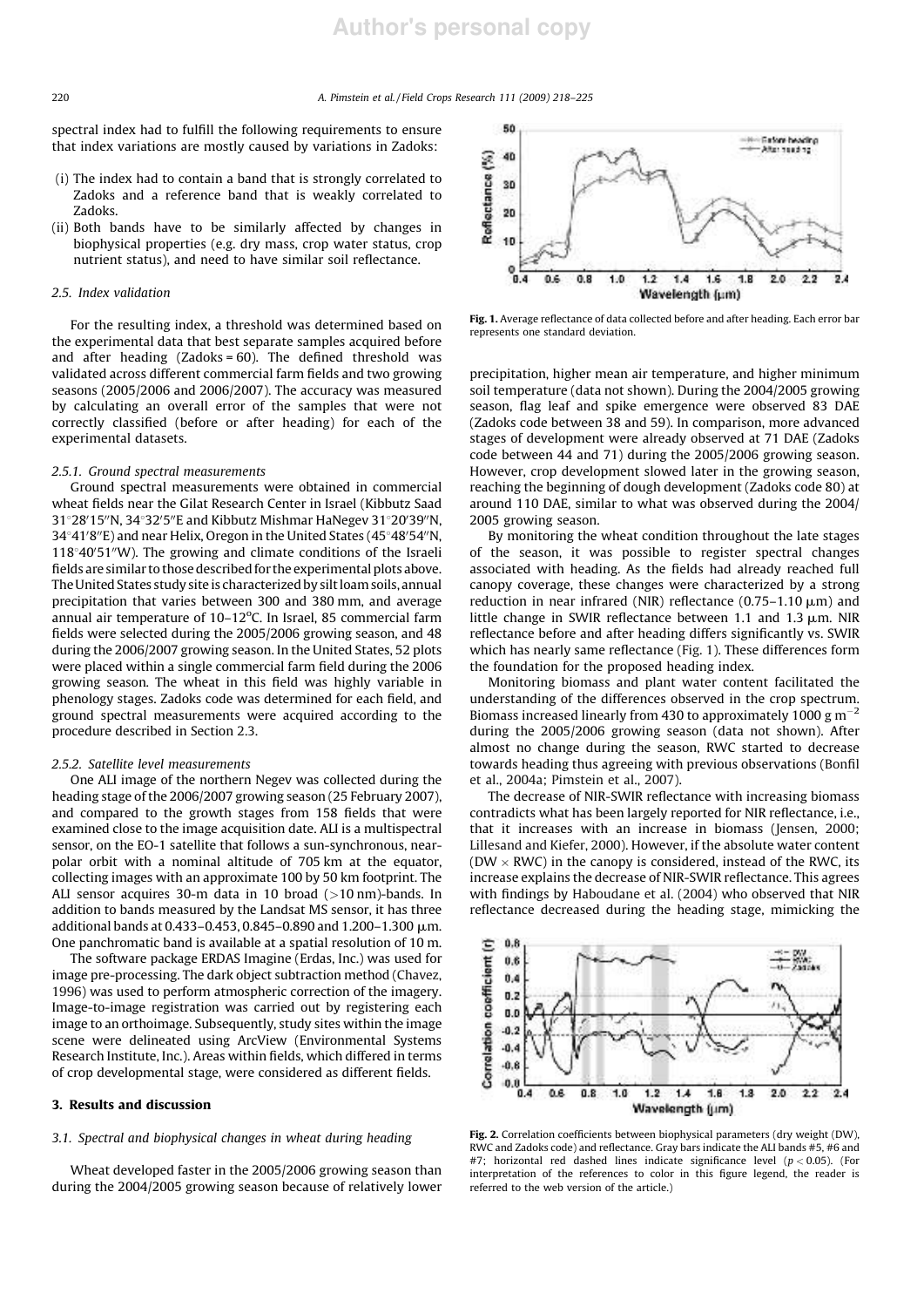*A. Pimstein et al. / Field Crops Research 111 (2009) 218–225* 221



Fig. 3. Scatterplots of NHI vs. Zadoks code using narrow band spectral measurements. (A) 2004/2005 growing season; (B) 2005/2006 growing season. Dotted lines indicate the NHI and Zadoks thresholds.

spectral response of a reduction in biomass. The fact that the LAI did not change significantly between the last two measurements (average of 4.4 for 20 February 2006 and 4.1 for 12 March 2006), indicates that the increase of biomass after heading was mostly due to grain filling and stem enlargement (Salisbury and Ross, 1994; Acevedo et al., 2002).

As there was only a slight difference in the most visible reflectance (0.40-0.55  $\mu$ m) before and after heading (Fig. 1), the importance of the NIR-SWIR range for monitoring RWC, DW, and phenological stage under high biomass conditions is stressed. This is confirmed in Fig. 2, showing the correlation coefficients (*r*) between the reflectance at each wavelength and each of the three variables. Observed NIR-SWIR reflectance changes are explained mainly by the changes in RWC (correlation coefficient  $\sim 0.65$ ) (Fig. 2). This coincides with previous work at both leaf and canopy levels that specifically showed increasing difference in reflectance between 1.0 and 1.2  $\mu$ m that is associated with water content (Rollin and Milton, 1998; Zarco-Tejada et al., 2003). In addition, Zadoks code was significantly correlated with reflectance within the following ranges of wavelengths: 0.72–0.80, 0.95–1.00, 1.13– 1.35, 1.57-1.80, and 1.96-2.07  $\mu$ m.

# *3.2. Development of a heading index*

Reflectance measured at  $0.75$  and  $1.20 \mu m$  showed the strongest correlation to Zadoks code and thus considered for use as index wavelengths (Fig. 2). Other wavelengths located in the visible domain showed no or only weaker relationships to Zadoks code and thus is considered for use as an index wavelength. However, since their sensitivity to variations in RWC and DW differ from those shown for potential index wavelengths at 0.75 and 1.20  $\mu$ m, i.e. they violate requirement (ii) listed in Section 2.4, and thus were not considered. Instead, the wavelength located at 1.1  $\mu$ m was selected as the reference wavelength because it was unrelated to Zadoks code and was similarly affected by variations in RWC and DW as wavelengths at 0.75 and 1.2  $\mu$ m. Finally, the wavelength at  $1.2 \mu m$  was selected over the wavelength at  $0.75 \mu m$  as the reference wavelength since the effects of variation in RWC and DW are more similar to those shown for the reference wavelength at 1.1  $\mu$ m. In addition, the wavelengths centered at 1.1 and 1.2  $\mu$ m fulfill the requirement of similar soil reflectance that fluctuates within 2% and 5% of their reflectance values in semi-arid to arid soils in Israel (Malley et al., 2004). Thus, the newly proposed normalized heading index (NHI) was written as follows:

$$
NHI = \frac{\rho_{1.1} - \rho_{1.2}}{\rho_{1.1} + \rho_{1.2}}
$$
 (1)

where  $\rho$  represents the reflectance at the respective wavelengths in um.

Based on the previously described experiments, it was determined that NHI values <0.18 were mostly associated with wheat plants before heading (Zadoks  $<$  60), and NHI values  $>$ 0.18 with wheat plants that had passed heading (Zadoks  $\geq 60$ ) (Fig. 3). This 0.18 threshold misclassified 21% of the 2004/2005 season samples and 32% of the 2005/2006 season (Table 1A). Specifically, most of the error resulted from samples that were classified as *before heading* (BH) when they belonged to the *after heading* (AH) class (Table 1B). These late-season samples had biomass similar to that of the previous dates, but their NDVI decreased from 0.9 in most samples to lower values. For this reason, NHI was divided by NDVI to make NHI more sensitive to late-season changes. This new version of the index is termed the corrected normalized spectral heading index (NHIc, Eq. (2)) and is useful for fields where senescence has started.

NHIC = 
$$
\frac{(\rho_{1.1} - \rho_{1.2})/(\rho_{1.1} + \rho_{1.2})}{(\rho_{0.85} - \rho_{0.67})/(\rho_{0.85} + \rho_{0.67})}
$$
(2)

As can be seen in Fig. 4, the correction of NHI by NDVI, increased the previously determined threshold value from 0.18 to 0.20. As a result, misclassification decreased from 21 to 17% during the 2004/

Table 1A

Thresholds and prediction error of NHI and NHIc calculated with narrow and broadband data (ALI resampling based on ASD measurements) on experimental plots and commercial fields.

|                              | Samples no. | Narrow NHI | Narrow NHIC | Broad NHI (ALI-BER) | Broad NHIc (ALI-BER) |  |  |
|------------------------------|-------------|------------|-------------|---------------------|----------------------|--|--|
| Threshold                    |             | 0.18       | 0.20        | 0.18                | 0.20                 |  |  |
| Experimental plots 2004/2005 | 66          | 21%        | 17%         | 36%                 | 33%                  |  |  |
| Experimental plots 2005/2006 | 57          | 32%        | 25%         | 40%                 | 32%                  |  |  |
| Commercial fields 2005/2006  | 87          | 30%        | 28%         | 47%                 | 44%                  |  |  |
| Commercial fields 2006/2007  | 48          | 23%        | 23%         | 23%                 | 23%                  |  |  |
|                              |             |            |             |                     |                      |  |  |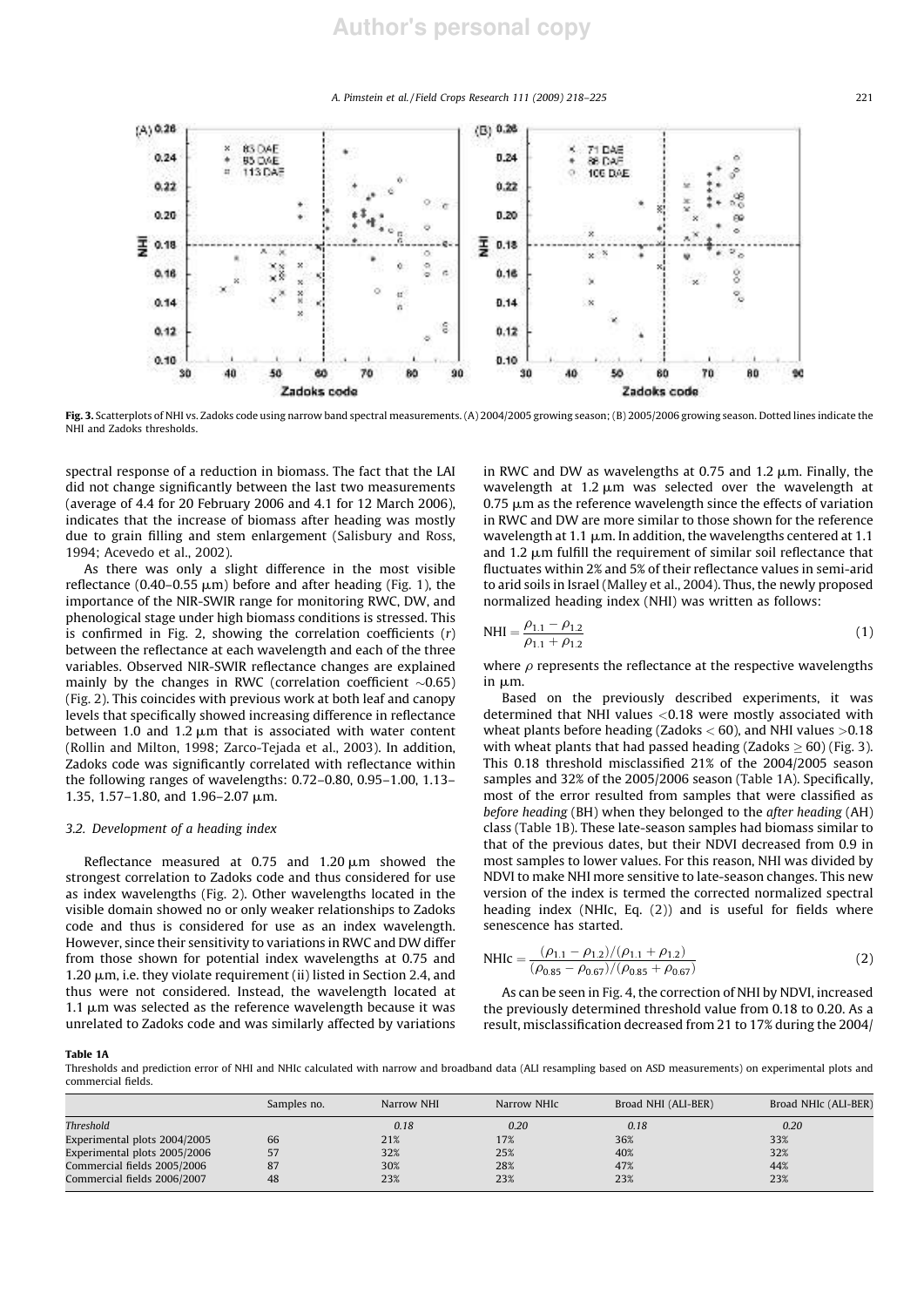# **Author's personal copy**

#### 222 *A. Pimstein et al. / Field Crops Research 111 (2009) 218–225*

#### Table 1B

Confusion matrix between registered and classified phenological stage for the different datasets and heading indices. BH: before heading (Zadoks < 60); AH: after heading  $(Zadoks > 60)$ . Diagonal italic numbers correspond to the correct classification.

|                              | Predicted |           | Narrow NHI     |           | Narrow NHIC    |           | Broad NHI (ALI-BER) |           | Broad NHIc (ALI-BER) |  |
|------------------------------|-----------|-----------|----------------|-----------|----------------|-----------|---------------------|-----------|----------------------|--|
| Observed                     |           | <b>BH</b> | AH             | <b>BH</b> | AH             | <b>BH</b> | AH                  | <b>BH</b> | AH                   |  |
| Experimental plots 2004/2005 | <b>BH</b> | 22        | 2              | 22        | 2              | 20        | 4                   | 21        |                      |  |
|                              | AH        | 12        | 30             | 9         | 33             | 20        | 22                  | 19        | 23                   |  |
| Experimental plots 2005/2006 | <b>BH</b> | 9         | 6              | 10        | 5              |           | 8                   | 9         | 6                    |  |
|                              | AH        | 12        | 30             | 9         | 33             | 15        | 27                  | 12        | 30                   |  |
| Commercial fields 2005/2006  | <b>BH</b> | 45        | 10             | 45        | 10             | 32        | 23                  | 34        | 21                   |  |
|                              | AH        | 16        | 16             | 14        | 18             | 18        | 14                  | 17        | 15                   |  |
| Commercial fields 2006/2007  | <b>BH</b> | 16        | $\overline{4}$ | 16        | $\overline{4}$ | 15        | 5                   | 15        |                      |  |
|                              | AH        |           | 21             |           | 21             | 6         | 22                  | 6         | 22                   |  |

2005 growing season and from 32 to 25% in the 2005/2006 growing season (Table 1A). As expected, this increase in accuracy is given by better classifications of the samples that were AH (Table 1B). The accuracy of the prediction of the samples that were BH was improved by only one sample.

Though NHIc provided better results for both seasons, this was only true if senescing samples ( $DAE > 106$ ) were included in the analysis. When senescing samples were removed from the analysis, the NHI performed better than NHIc, confirming that normalizing the original NHI index by the biomass condition (NDVI) reduces its sensitivity. Therefore, considering that no previous information is supposed to be gathered beforehand when analyzing the satellite images, NHI is the recommended version of the index. However, among other potential applications, NHIc could be used for identifying those fields that are at an advanced phenological stage by comparing it with NHI.

A large number of the misclassified samples (mainly among the second season) corresponded to samples at Zadoks codes between 55 and 65. Misclassification could be explained by the fact that the spike of the main stem of each individual plant emerges several days earlier than the tillers, thus making detection of the precise phenological stage difficult. This limitation also reduces the accuracy of Zadoks characterization when phenology needs to be assessed manually during heading stage from specific points in the field. Therefore, higher variability was observed during this transition period, because some tillers reached full heading (Zadoks code 59) while others were beginning to spike (Zadoks code 50).

## *3.3. Analysis of broadband suitability*

Taking into consideration the spectral response of the nine broadband ALI bands, the spectral ground measurements acquired at the experimental plots were resampled to ALI BER as previously described. Using the BER calculated for bands 6 and 7 as well as bands 4 and 5, NHI and NHIc were calculated as follows,

$$
NHI = \frac{B_6 - B_7}{B_6 + B_7}
$$
\n(3)

NHIc = 
$$
\frac{\{(B_6 - B_7)(B_5 + B_4)\}}{\{(B_6 + B_7)(B_5 - B_4)\}}
$$
(4)

where *B*<sub>4</sub>: 0.63–0.69 μm; *B*<sub>5</sub>: 0.775–0.805 μm; *B*<sub>6</sub>: 0.845– 0.89  $\mu$ m; *B*<sub>7</sub>: 1.2–1.3  $\mu$ m. Band 6 was selected as the 1.1  $\mu$ m surrogate since it showed the greatest correlation to ground reflectance measurements at 1.1  $\mu$ m ( $r$  = 0.99).

Similar to narrow band data, misclassification was mostly ascribed to senescing plant samples, and could be improved using NHIc instead of NHI. However, this improvement was less pronounced than the one observed when using narrow band data (Table 1B). This might be explained by the smoothing that occurs by resampling the data to BER, reducing the variation of reflectance values between the two considered wavelengths.

#### *3.4. Validation*

# *3.4.1. Ground-level measurements*

Applying the heading index in commercial farm fields resulted in levels of accuracy that were similar to levels observed



Fig. 4. Scatterplots of NHIc vs. Zadoks code using narrow bands spectral measurements. (A) 2004/2005 growing season; (B) 2005/2006 growing season. Dotted lines indicate the NHIc and Zadoks thresholds.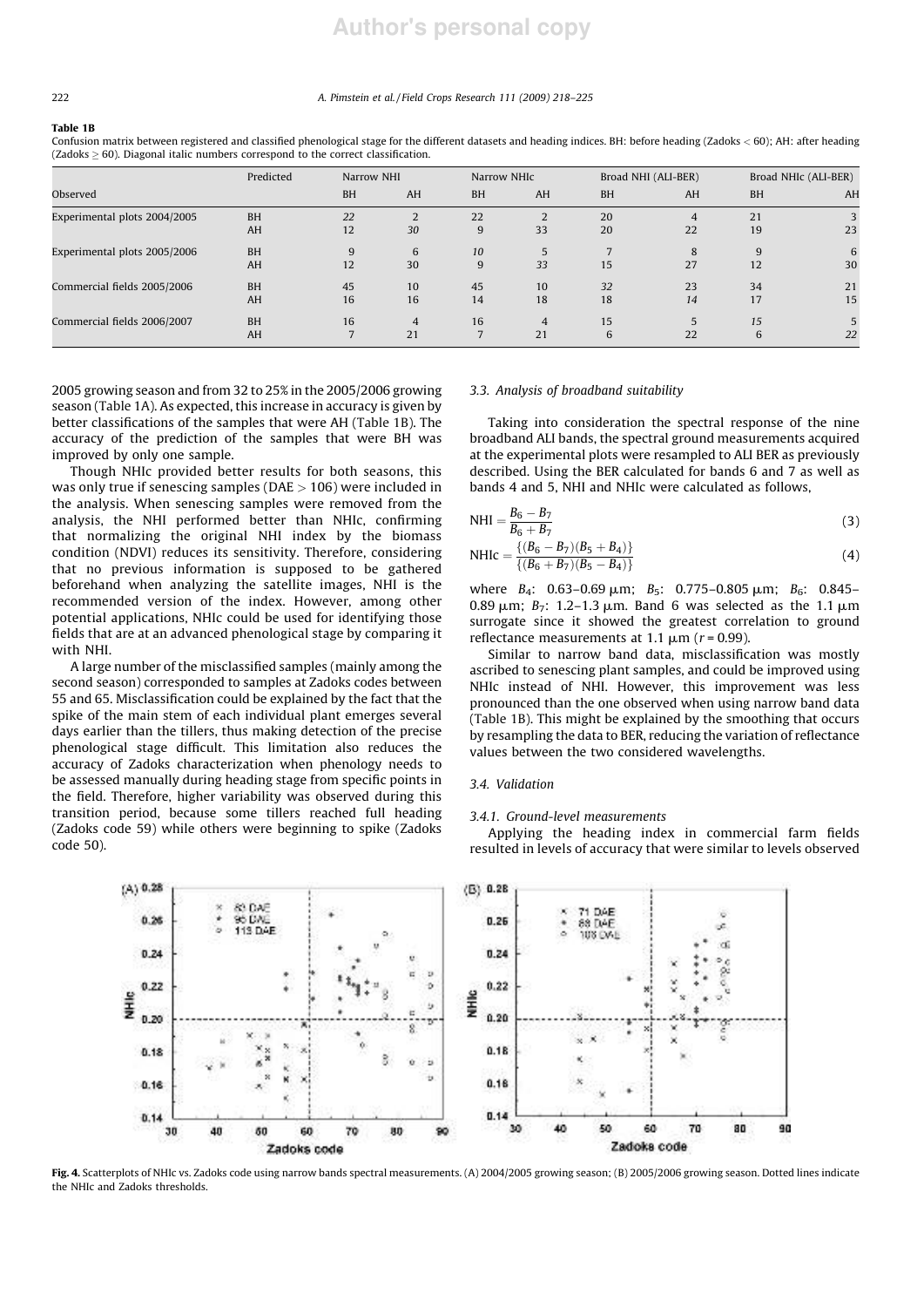*A. Pimstein et al. / Field Crops Research 111 (2009) 218–225* 223



Fig. 5. Narrow band NHIc validation using field spectral measurements on commercial fields. (A) Scatterplot of NHIc vs. Zadoks code; (B) scatterplot of NHIc vs. NDVI. Israeli 2005/2006 samples marked by a circle correspond to the same samples in both figures.

in the experimental sites, showing that the narrow band and broad band version performed similarly in these commercial conditions too (Table 1). In addition, the validation results from the 2006/2007 season were better than those from the 2005/ 2006 season. Lower classification accuracy in 2005/2006 might be explained by some measurements that were taken at more advanced growth stages (Zadoks up to 77) vs. measurements that were acquired at earlier growth stages (Zadoks up to 71) in the 2006/2007 growing season. The adverse effect of senescing samples on classification accuracy is evident in Fig. 5A, where it can be seen that almost half of the misclassified samples were in an advanced development stage of grain-filling (Zadoks  $\sim$ 75). In contrast, samples collected at earlier development stages in the United States (Zadoks  $\sim$  50–60) resulted in 96% classification accuracy. In comparison to the rest of the dataset, samples collected at more advanced growth stages appeared to have a lower canopy density (indicated by lower NDVI values), suggesting that the ability of NHI to accurately detect heading decreases with decreasing biomass (Fig. 5B). Lack of accuracy at low NDVI can be explained by the small difference observed between reflectance at 1.2 and 1.1  $\mu$ m of those samples with low NDVI thus limiting the application of NHI to conditions where the biomass development is above optimum. Based on the analyzed data, optimum biomass conditions represented by NDVI values above 0.7, assures a good response of the NHI for the advanced development stage (Zadoks above 75).

# *3.4.2. Remote sensing of commercial fields—ALI satellite image*

Different growth stages were observed within the fields depicted on the ALI image. As mentioned, the precipitation regime of the study area is characterized by high interannual and spatial variability. During the 2006/2007 season, germination started in November south of Kibbutz Saad and late December for the remainder of the study area due to differences in timing of germination triggering rainfall events. Therefore, a wide range of phenological stages was observed by the time the ALI image was acquired.

Applying the previously defined index thresholds to the data extracted from ALI imagery, resulted in a classification accuracy that was similar to that obtained for ground spectral data. The relationship between Zadoks code and NHI or NHIc is presented in Fig. 6 for 101 fields with NDVI greater than 0.7 calculated from the ALI image. This NDVI threshold value was suitable for these local conditions, but should be re-evaluated for other geographic locations. Considering these fields, the misclassification error increased from about 23–25% using field spectral data (Table 1), to 30 and 33% if using the previously defined thresholds of NHI and NHIc, respectively (Fig. 6). The greater error associated with satellite image data is likely due to the bidirectional reflectance



Fig. 6. Relationship between Zadoks code and heading indices of the commercial fields (ALI image February 25, 2007). (A) NHI; (B) NHIc. One hundred and one samples with NDVI higher than 0.7, out of 158 total samples, were considered.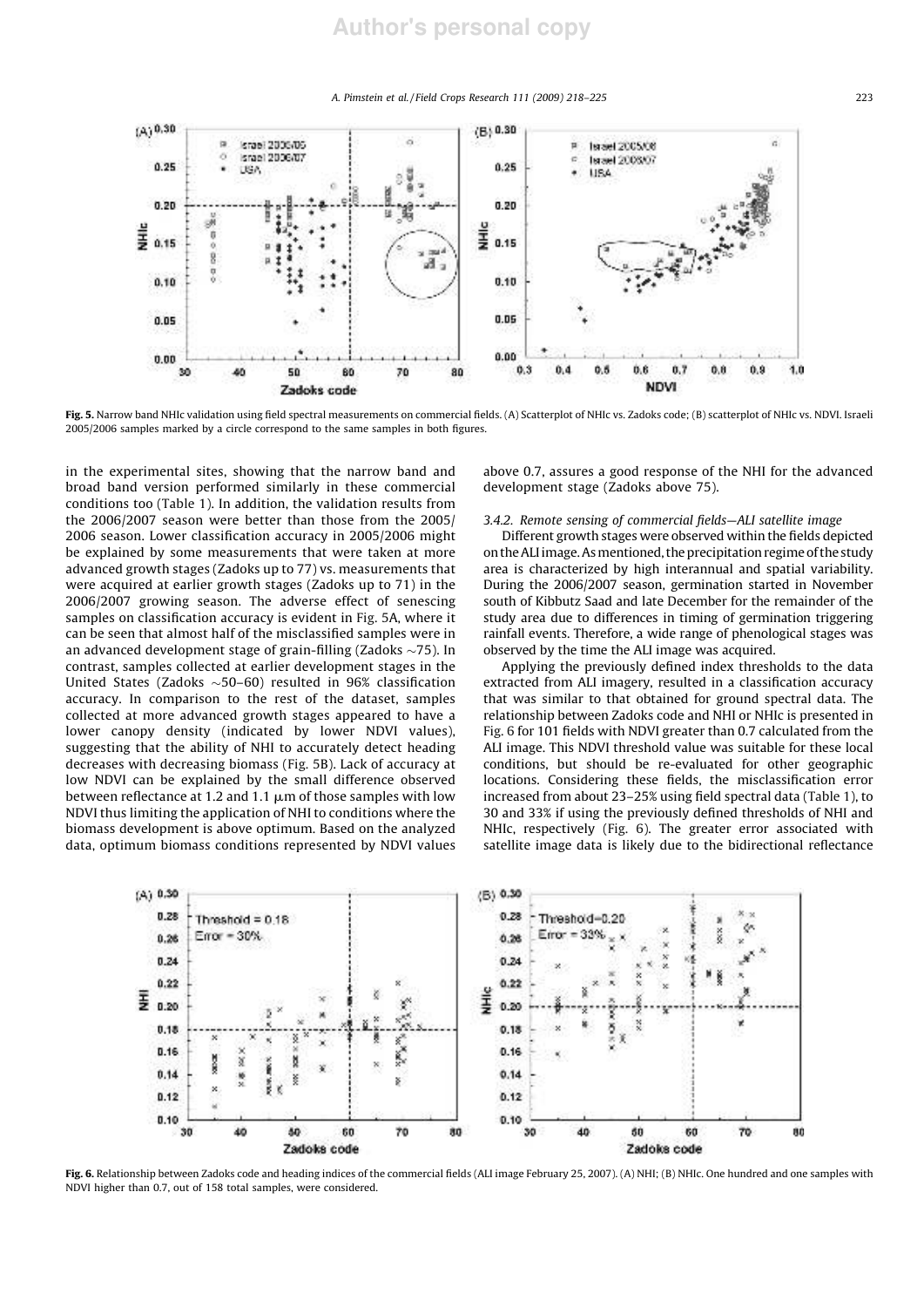#### 224 *A. Pimstein et al. / Field Crops Research 111 (2009) 218–225*



Fig. 7. NHI superimposed to the northwestern Negev, Israel true color ALI image collected in February 2007. Blue frame insert from Saad (right side) shows several fields with their respective Zadoks code. Areas with no NHI values were out of range, as other than wheat covered the area.

distribution function (BRDF), which has been demonstrated to negatively affect very stable vegetation indices as NDVI (Feingersh et al., 2005). Despite similar accuracy of both indices, as most of the NHIc misclassified samples correspond to samples at heading, makes the NHI more reliable alternative for the Heading-DSS.

Since the NHI generated better results for broadband data, it was superimposed over the complete true color ALI image of the northwestern Negev (Fig. 7). Looking at Fig. 7A it can be seen that there is a slight south-north trend of colors from light blue to red, indicating faster crop development in the south. This trend is due to the effect of rain on germination. Fig. 7B shows an example of one of the analyzed areas of the image, illustrating both the value of NHI in colors and the observed Zadoks code of each field following accurately the relationship presented in Fig. 6A. The possibility of identifying general patterns of crop development at large spatial scales represents another application for the novel NHI.

# 4. Conclusions

The main objective of this study was to propose an index able to identify the heading stage of wheat and validate its application to commercial farm fields. The proposed NHI was able to identify the onset of heading with a classification accuracy varying between 53 and 83%; the accuracy was strongly affected by the season and whether narrow (5 nm) or broad spectral bands were used. The classification accuracy for mapping the onset of heading of wheat was similar for ground based and ALI satellite imagery in commercial farm fields in Israel and the United States. These results suggest that the NHI is suited for identifying the onset of heading throughout wheat-growing areas and thus may indirectly improve remote predictions of crop conditions, and can be incorporated into decision support systems. Further research is needed to evaluate specific effects of variations in soil background, LAI, and BRDF on NHI.

# Acknowledgements

This research was supported by Research Grant Award No. IS-3721-05R from BARD, The United States-Israel Binational Agricultural Research and Development Fund; the Chief Scientist of the Israeli Ministry of Agriculture, and the Israeli Ministry of Science, Culture, and Sport. The authors thank Silvia Asido from Gilat Research Center for her invaluable help in the field and laboratory. We also thank the Albert Katz International School for Desert Studies and the Israel Ministry of Immigration Absorption for granting a fellowship for the research period. Finally, we thank the staff and students of The Remote Sensing Laboratory at Sede-Boker for their constant help and support.

# References

- Acevedo, E., Silva, P., Silva, H., 2002. Wheat growth and physiology. In: Curtis, B.C., Rajaram, S., Go´mez Macpherson, H. (Eds.), Bread Wheat: Improvement and Production. FAO, Rome, Italy, pp. 39–70.
- Arnott, D., Pervan, G., 2005. A critical analysis of decision support systems research. J. Inform. Technol. 20, 67–87.
- Bonfil, D.J., Karnieli, A., Raz, M., Mufradi, I., Asido, S., Egozi, H., Hoffman, A., Schmilovitch, Z., 2004a. Decision support system for improving wheat grain quality in the Mediterranean area of Israel. Field Crops Res. 89, 153–163.
- Bonfil, D.J., Mufradi, I., Asido, S., 2004b. Decision support system for improving wheat quality in semi-arid regions. In: Mulla, D.J. (Ed.), 7th International Conference on Precision Agriculture and Other Precision Resources Management. ASA-CSSA-SSSA, Madison, WI, CD-ROM.
- Bonfil, D.J., Mufradi, I., Klitman, S., Asido, S., 1999. Wheat grain yield and soil profile water distribution in a no-till arid environment. Agron. J. 91, 368–373.
- Chavez, P.S., 1996. Image-based atmospheric corrections revisited and improved. Photgram. Eng. Rem. Sens. 62, 1025–1036.
- Eitel, J.U.H., Gessler, P.E., Smith, A.M.S., Robberecht, R., 2006. Suitability of existing and novel spectral indices to remotely detect water stress in *Populus* spp. Forest Ecol. Manage. 229, 170–182.
- Eitel, J.U.H., Long, D.S., Gessler, P.E., Smith, A.M.S., 2007. Using in-situ measurements to evaluate the new RapidEye satellite series for prediction of wheat nitrogen status. Int. J. Remote Sens. 28, 4183–4190.
- Eom, S., Kim, E., 2006. A survey of decision support system applications (1995– 2001). J. Operat. Res. Soc. 57, 1264–1278.
- Feingersh, T., Dorigo, W., Richter, R., Ben-Dor, E., 2005. A new model-driven correction factor for BRDF effects in HRS data. In: Zagajewski, B., Sobczak, M. (Eds.), Proc. 4th EARSeL Workshop on Imaging Spectroscopy, Warsaw, Poland, pp. 565–576.
- Fischer, A., 1994. A model for the seasonal variations of vegetation indices in coarse resolution data and its inversion to extract crop parameters. Remote Sens. Environ. 48, 220–230.
- Flowers, M., Weisz, R., Heiniger, R., 2001. Remote sensing of winter wheat tiller density for early nitrogen application decisions. Agron. J. 93, 783–789.